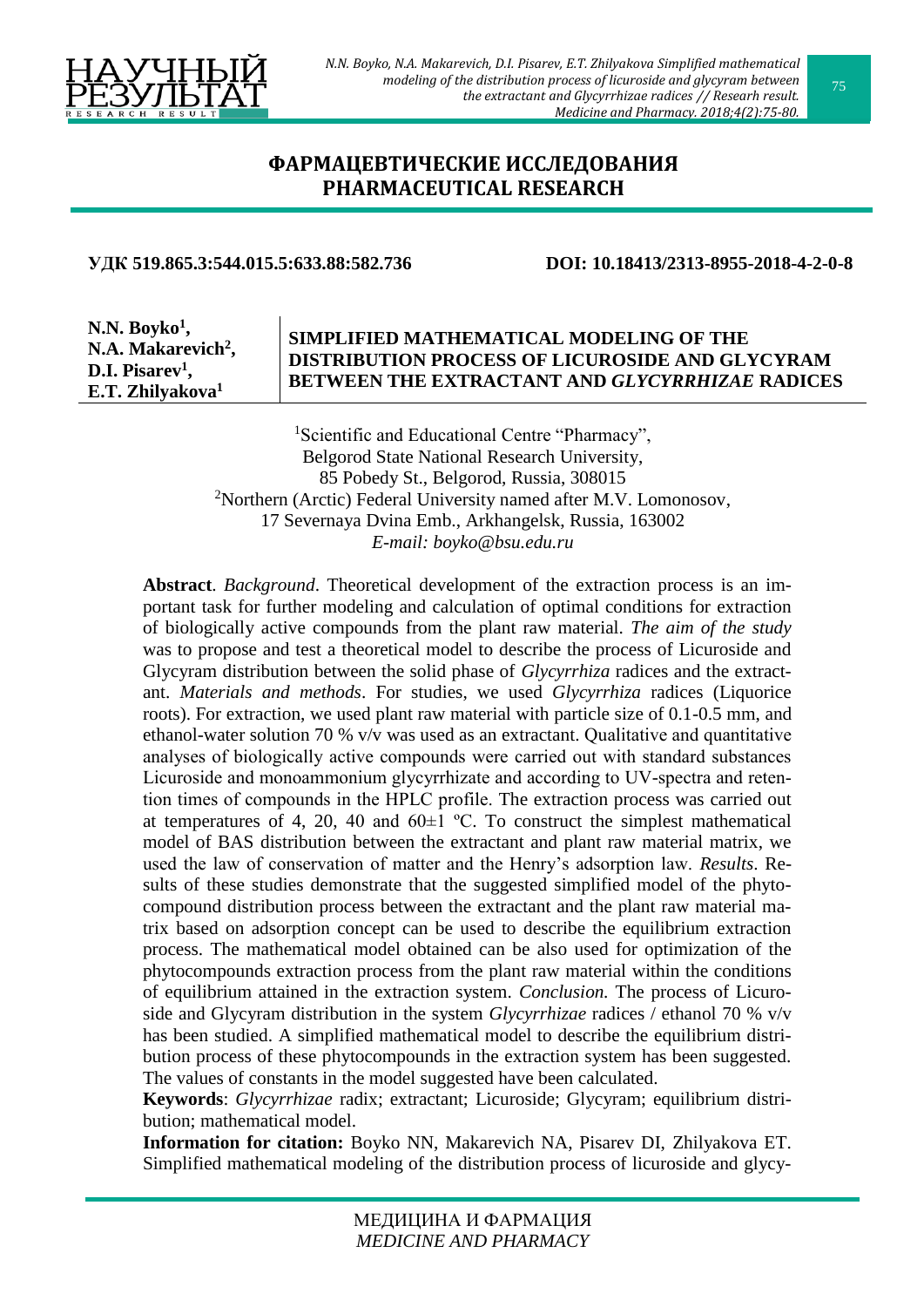ram between the extractant and *Glycyrrhizae* radices. Research Result. Medicine and Pharmacy. 2018;4(2):75-80. DOI: 10.18413/2313-8955-2018-4-2-0-8

**Introduction.** In practical medicine, medicines based on plants or their biologically active compounds play an important role for the treatment of chronic diseases of the nervous system, upper respiratory tract, gastrointestinal tract, skin and mucous, cardiovascular system and even for the treatment of cancer diseases [1]. This fact can be explained by a polycomponent composition, multitargeted action, and low toxicity of medicines belonging to this group.

In recent years, scientists from different countries have been expressing their interest in compounds obtained from plants as some valuable medicines based on biologically active compounds from plants had been found and introduced into clinical practice for the treatment of malaria, cancer diseases, Alzheimer's disease and some other severe diseases [2-4].

At the same time, new extraction technologies for different groups of compounds from plant raw material using different physical factors or phenomena are still discovered, often empirically without any theoretical base [5].

It should be noted that at the moment, there are no theoretical principles to describe the process of phytocompounds' extraction based on adsorption-desorption concept. At the same time, a kinetic aspect of the extraction process has been more developed owing to the use of the molecular diffusion theory of matter [6], whereas a thermodynamic approach associated with equilibrium state of this process practically has not been developed yet.

Therefore, theoretical development of this aspect of the extraction process is an important task for further modeling and calculation of optimal conditions for extraction of biologically active compounds from the plant raw material.

*Glycyrrhiza glabra* L. and *Glycyrrhiza uralensis* Fisch. radices are the raw material used for production of some valuable biologically active compounds and medicines like *Glycyrrhizae extract siccum* (*Glycyrrhizae ra-* *dices* syrup), glycyrrhizinic acid salts (Glycyram), flavonoids and chalcones (Licuroside, Flacarbinum), and some other products [7, 8].

Thus, the study of the distribution process of some biologically active compounds between *Glycyrrhiza* radices and the extractant is an important and justified task.

The **aim** of this work was to propose and test a theoretical model to describe the process of Licuroside and Glycyram distribution between the solid phase of *Glycyrrhiza* radices and the extractant.

# **Materials and methods Plant raw material and chemicals**

For studies, we used *Glycyrrhiza* radices (Liquorice roots) by "Krasnogorskleksredstva" company, Krasnogorsk, the Russian Federation, serial No 30417, best before 05/2018.

For extraction, we used plant raw material with particle size of 0.1-0.5 mm, and ethanol-water solution 70 % v/v was used as an extractant.

Qualitative and quantitative analyses of biologically active compounds were carried out with standard substances Licuroside and monoammonium glycyrrhizate (Glycyram) (the State Pharmacopoeia of Ukraine) and according to UV-spectra and retention times of compounds in the HPLC profile.

## **Method of extraction**

The extraction process was carried out at temperatures of 4, 20, 40 and  $60\pm1$  °C. Simple maceration during 24 hours was used. Distribution of BAS between the phases was studied at such ratios of mass plant raw material / extractant volume as 1:5, 1:10, 1:20, and 1:40. For this purpose, the plant raw material (exact weight) and extractant were placed into a hermetic bottle and stored in the thermostat or refrigerator for 24 hours with periodic shaking of its content, and after the extraction, it was weighed again, taking into account the evaporated extractant.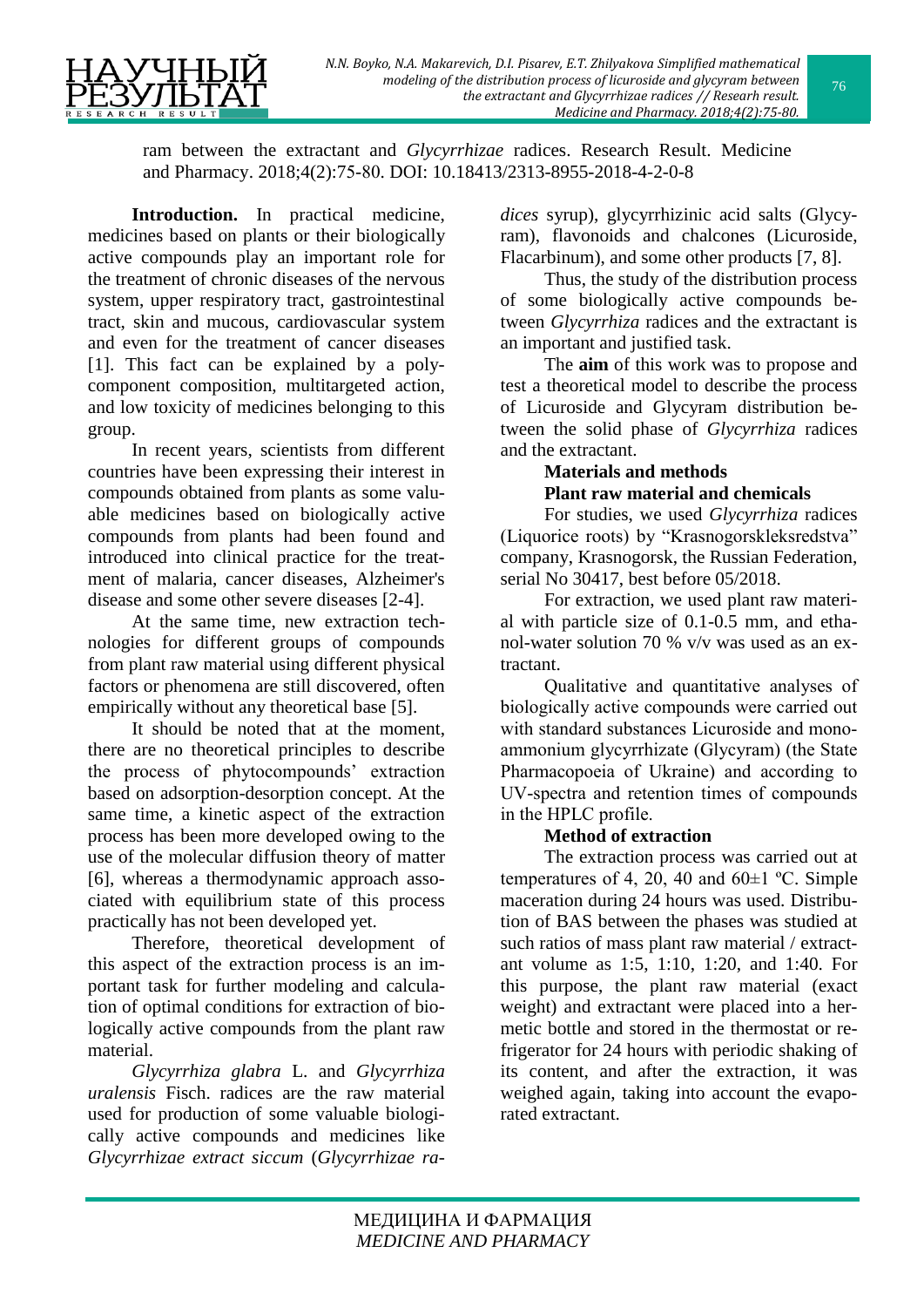Determination of Licuroside and Glycyram in the extracts and plant raw material was carried out by HPLC analysis.

## **HPLC analysis**

HPLC analysis was carried out with chromatograph Agilent *Technologies 1200 Infinity*, USA. Chromatographic conditions of the extracts obtained were described in another publication [9]. Determination on diode array detector was carried out at 360 nm for Licuroside and 258 nm for Glycyram.

## **Theoretical part**

To construct the simplest mathematical model of BAS distribution between the extractant and plant raw material matrix, we used the law of conservation of matter and Henry's adsorption law. Therein, the following assumptions were used: the system attains equilibrium, the volume of extractant in the system is practically not changed, the value of BAS adsorption on the plant raw material matrix conforms to the Henry's law. Under such assumptions, distribution of BAS in the extraction system can be described by equation (1) that exhibits material balance of the compound in the closed system [10]:

$$
C \cdot V + A \cdot m - X_0 = 0 \tag{1}
$$

where *C* is equilibrium concentration BAS in the extract, g/ml;

*V* is volume of the extractant in the extraction system, mL;

*A* is BAS concentration on the plant raw material matrix, g/g matrix;

*m* is mass of plant raw material matrix, g; *X<sup>0</sup>* is BAS content in the extraction system, g.

The adsorption value for compound (*A*) on the plant's matrix can be described by equations  $(2)$  and  $(3)$ :

$$
A = K_H \cdot C \tag{2}
$$
  
\n
$$
K_H = \exp\left(-\frac{\Delta G}{R \cdot T}\right)
$$
  
\n(3)

where  $K_H$  is distribution constant of the compound (Henry's constant), mL/g plant's matrix;

Δ*G* is the change of free Gibbs energy, J/mole;

*R* is gas constant, 8.314 J/mole·K;

*T* is absolute temperature of the extraction system, K.

From equations (1) and (2), we can come to equation (4) [11, 12]:

$$
\frac{1}{C} = \frac{1}{X_0} \cdot V + \frac{K_H \cdot m}{X_0} \tag{4}
$$

As it can be seen from equation (4), experimental data should be well described by linear dependency in coordinates *1/С=f(V)*. Therein, the value of Δ*G* can be found with equation (5):

$$
\ln K_H = -\frac{\Delta G}{R \cdot T} \tag{5}
$$

Regression analysis was carried out in MS Excel 2010 add-in "Data Analysis".

**Results and discussion.** Main parameters of plant raw material are presented in Table 1.

Fig. 1 and 2 present the results of data processing with equation (4) after a series of experiments at different temperatures and ratios of plant raw material / extractant.

*Table 1*

| No | Parameter*                                | Value**             |
|----|-------------------------------------------|---------------------|
|    | Loss on drying, $g/g$ raw material        | $0.076 \pm 0.002$   |
|    | Extractive substances, $g/g$ raw material | $0.342 \pm 0.010$   |
|    | Licuroside content, $g/g$ raw material    | $0.0053 \pm 0.0003$ |
|    | Glycyram content, $g/g$ raw material      | $0.091 \pm 0.005$   |

**Main pharmacognostic parameters of** *Glycyrrhiza* **radices**

*Note*. \* Parameters were found for wet plant raw material. \*\* Mean value and its confidence interval (Mean $\pm$ SEM) are calculated with repeat counts  $n=3$  and significance level  $P=0.95$ .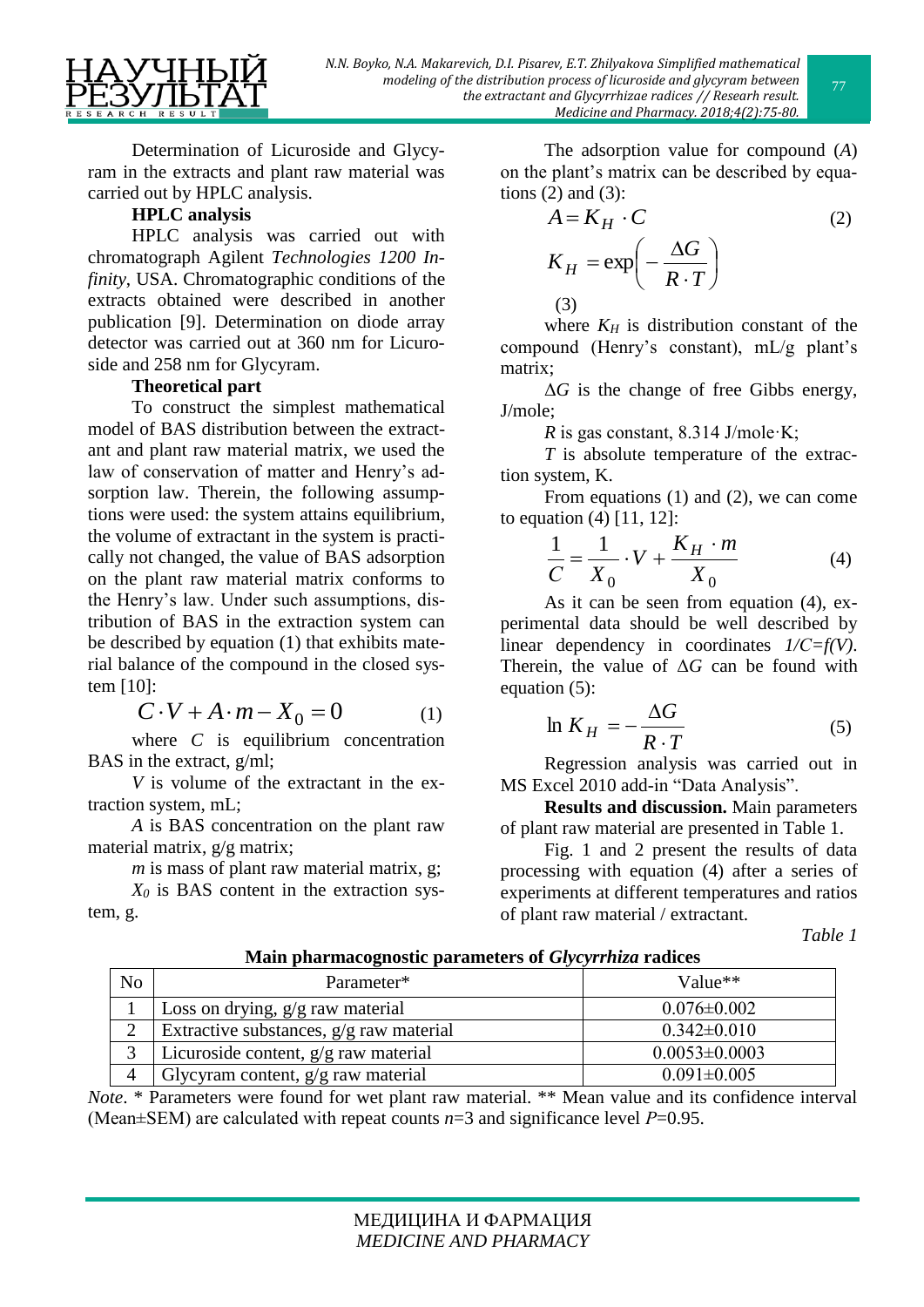



Fig. 1. Experimental data and regression lines for Glycyram



Fig. 2. Experimental data and regression lines for Licuroside

As it can be seen from the graphs presented in Fig. 1 and 2, experimental data are described well by the suggested theoretical model and have linear dependency as predicted by equation (4) (determination coefficient is equal to  $R^2 > 0.99$ ). After that, using the constants obtained in regression equations, we calculated the distribution constant for compound  $(K_H)$  and built its dependency on the temperature in coordinates  $\left(\ln K_H = f(1/T)\right)$ . The graphs of the regression equations obtained for Licuroside and Glycyram are presented in Fig. 3.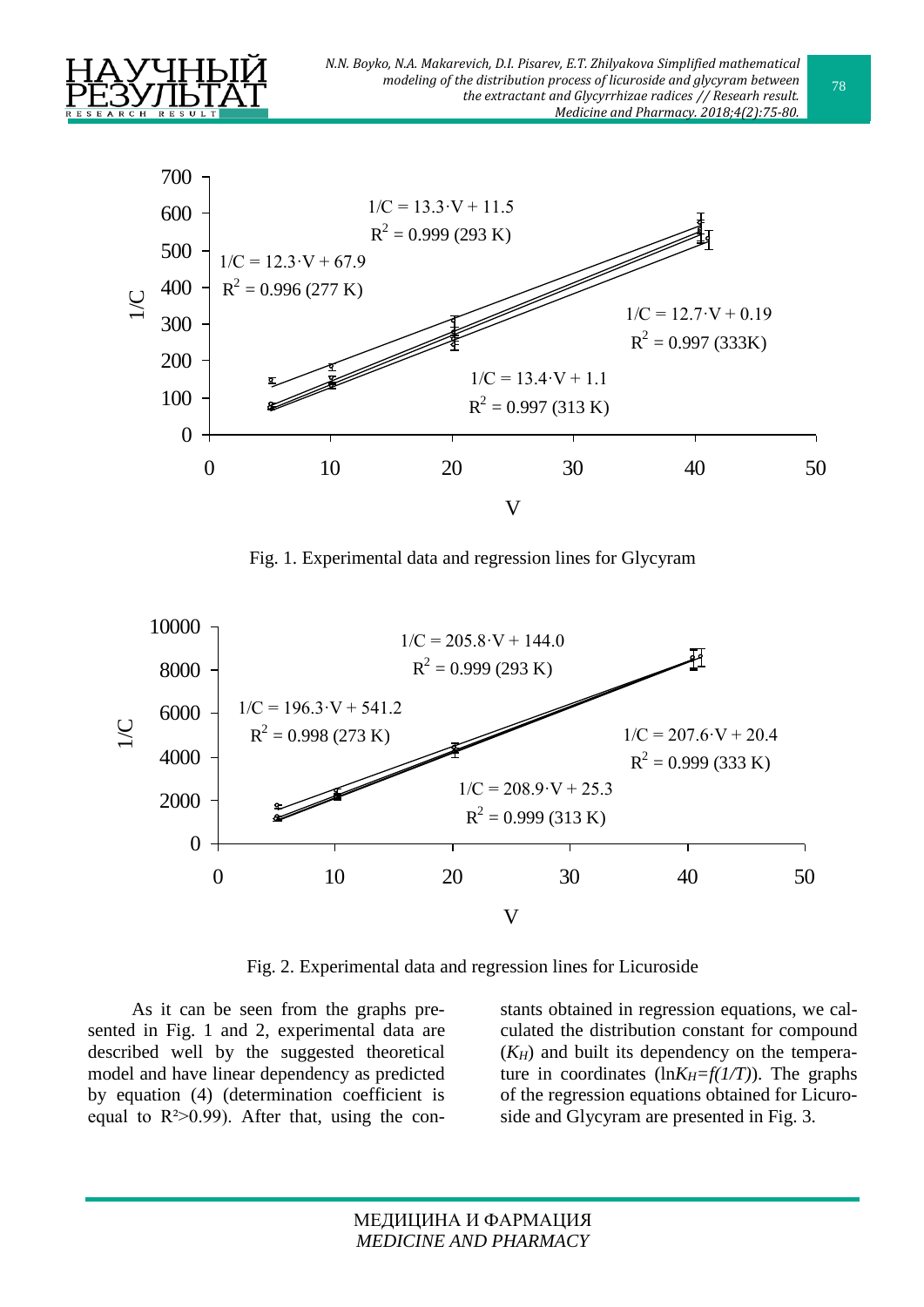



Fig. 3. Dependency of distribution constant  $K_H$  on temperature for Licuroside and Glycyram

As it can be seen from the graphs presented in Fig. 3, the dependency for compound's distribution constant (*KH*) on temperature  $(T)$  is also described well by the suggested equation (5), with determination coefficient

that equals  $R^2 > 0.99$ . Then, by means of mathematical transformation, we can calculate constants  $(\Delta G, k_l)$  from the regression coefficients. Table 2 presents the value of constants for plant raw material used in the experiment.

*Table 2*

| randes of theoretical constants |               |                     |                 |  |
|---------------------------------|---------------|---------------------|-----------------|--|
| No                              | Phytocompound | Constant            |                 |  |
|                                 |               | $\Delta G$ , J/mole |                 |  |
|                                 | Licuroside    | $60900 \pm 6800$    | $-25.4 \pm 2.7$ |  |
| ↩                               | Glycyram      | 81800±8100          | $-33.8 \pm 3.2$ |  |

**Values of theoretical constants**

As it can be seen from the data presented in Table 2, the mean value of energetic constant  $\Delta G$  for Licuroside is equal to  $\Delta G = 60.9 \pm 6.8$ kJ/mole  $(0.111\pm0.012 \text{ kJ/g})$ , and for Glycyram, it is equal to  $\Delta G = 81.8 \pm 8.1$  kJ/mole  $(0.097\pm0.010 \text{ kJ/g})$ , which according to literature data [12] is indicative to physical mechanism of adsorption for these phytocompounds on the plant raw material matrix. The Δ*G* may be interpreted as phytocompound's adsorption/desorption energy on the plant raw material matrix if we ignore the entropy's element.

Mean value of constant  $k_l$  for Licuroside is equal to  $k_1 = 25.4 \pm 2.7$  and for Glycyram, it is equal to  $k_1 = 33.8 \pm 3.2$ . This constant may be interpreted as the parameter associated with the nature of plant raw material.

The results of these studies demonstrate that the suggested simplified model of phytocompound distribution process between the extractant and the plant raw material matrix based on adsorption concept can be used to describe the equilibrium extraction process. The obtained mathematical model can also be used for optimization of the phytocompounds extraction process from the plant raw material within the conditions of equilibrium attained in the extraction system.

**Conclusion.** The process of Licuroside and Glycyram distribution in the system